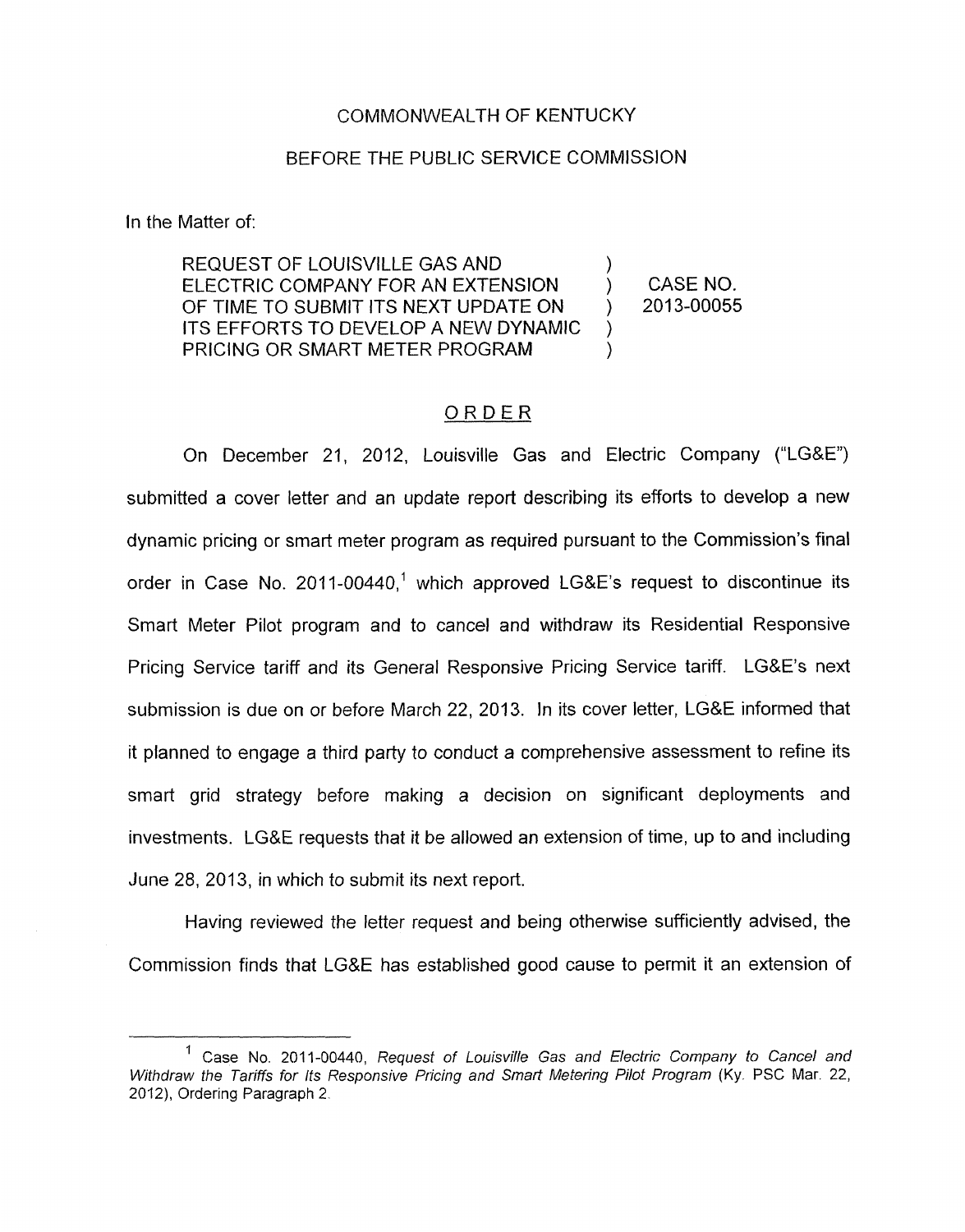time in which to file its next update concerning its efforts to develop a new dynamic pricing or smart meter program.

IT IS THEREFORE ORDERED that:

1. LG&E's request for an extension of time to file its next status report is granted.

2. LG&E shall submit its next status report on or before June 28, 2013.

**ENTERED** FEB 12 2013 **KENTUCKY PUBLIC CE COMMISSION** 

**ATTEST** Exec rector

Case No. 2013-00055

By the Commission